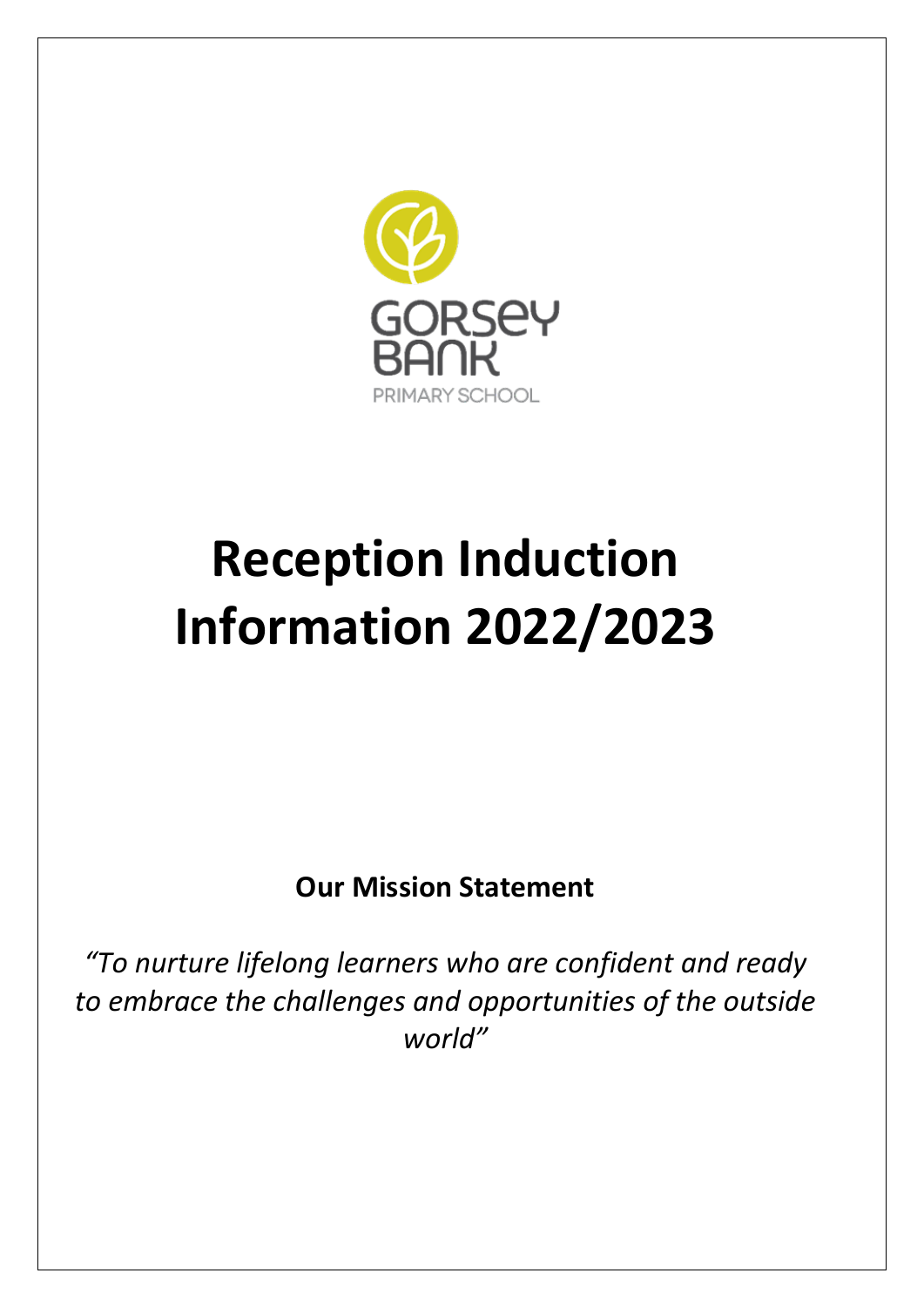**Starting School:** As your child starts school we hope the following information is a useful follow-up to our Reception Induction Evening, which will take place virtually, on Thursday 30<sup>th</sup> June 2022, 6-7pm. If you have any other questions, please contact your child's Class Teacher or the School Office and they will do their best to help you.

## **Has your child got…**

- Names on all their belongings?
- A navy draw string PE bag with a navy t-shirt (school logo see new uniform guidelines) and a tshirt in their house colour, navy shorts, navy tracksuit bottoms, navy sweatshirt and trainers?
- A coat and pair of shoes they can fasten on their own?
- A Gorsey Bank book bag?
- A Gorsey Bank water bottle in the correct house colour?
- A pair of wellies to remain in school?

**Uniform:** Please ensure that all items of your child's uniform are clearly labelled with their full name. A full list of our school uniform can be found in our induction folder and on our website – [Monkhouse](https://www.monkhouse.com/)  [Schoolwear.](https://www.monkhouse.com/) For pre-loved uniform, please use the following link to [Uniformerly](https://protect-eu.mimecast.com/s/GsFbC7nMWtVDlZh8wqDB?domain=uniformerly.co.uk) which is kindly run by our PTA.

**Book Bags:** Your child will be provided with a Reading Record which will be sent home each day and should be brought back into school each morning. Book Bags are available from our school uniform provider [Monkhouse Schoolwear.](https://www.monkhouse.com/)

**Water Bottles:** School water bottles in house colours can be purchased from the school office at a cost of £2.50. Children may only have water in their water bottles (no juice or cordial).

**School Lunches:** All children in Reception, years 1 and 2 are entitled to a free school lunch. You may choose to opt out of this government funded scheme by putting your preferred lunch arrangements in an email to the School Office via [admin@gorseybank.org.uk](mailto:admin@gorseybank.org.uk) and sending in a packed lunch with your child/ren. For further information, please check out the [School Lunch Menus.](https://www.gorseybank.org.uk/community/school-lunches/)

**Income related Free School Meals:** If your child is in this age group but is also eligible for free school meals because you receive one of the qualifying benefits we suggest you still make a claim as the school can claim [additional funding 'pupil premi](https://www.cheshireeast.gov.uk/schools/free_school_meals.aspx#PupilPremium)um' for new equipment and resources which will benefit your child's education.

You can claim for free school meals if you receive:

- Income Support
- **■** Income based Jobseeker's Allowance
- **Income related Employment Support Allowance**
- Support under Part VI of the Immigration and Asylum Act 1999
- **The quaranteed element of State Pension Credit**
- **•** Child Tax Credit as long as you have a yearly household income of less than  $£16,190$ (as assessed by HM Revenue and Customs) and do not get Working Tax Credit
- Working Tax Credit run-on (paid for 4 weeks after you stop qualifying for Working Tax Credit)
- Universal Credit with no earned income or with net monthly earnings less than £616.67

For more information or to apply for this funding please visit : [www.cheshireeast.gov.uk/schools/free\\_school\\_meals.aspx#PupilPremium](http://www.cheshireeast.gov.uk/schools/free_school_meals.aspx#PupilPremium)

Please note that we are an **allergy aware** school. We have children and adults in school who could have a fatal reaction to any contact, however small, with nuts. Please do not send any items with nuts into school under any circumstances.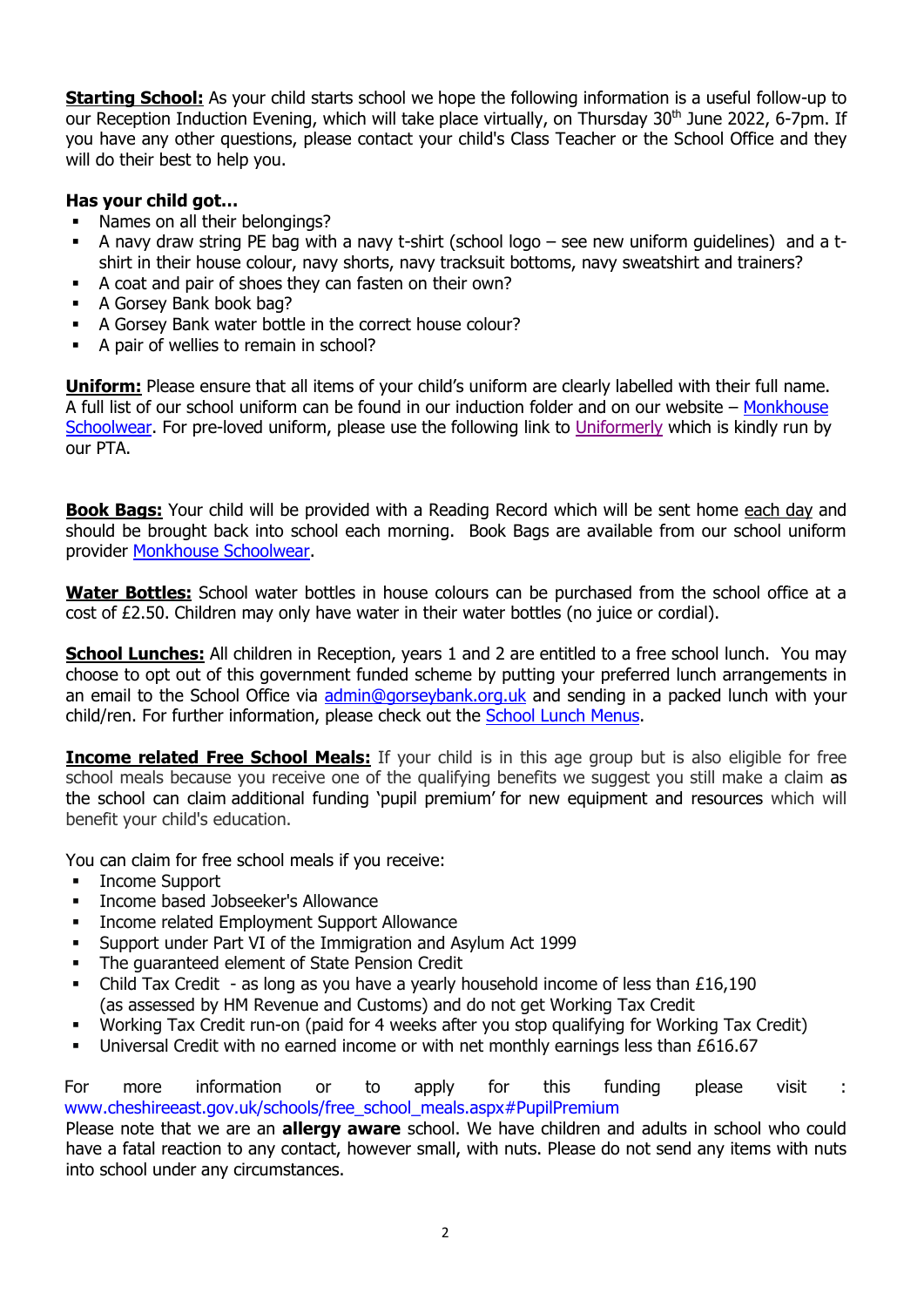**Snacks:** Unhealthy snacks (sweets, crisps and similar) are not permitted. We operate the School Fruit Scheme whereby each child in Reception and KS1 receives a free piece of fruit or veg each day. We encourage children to try the different types of fruit and vegetables supplied as we promote healthy eating.

**Behaviour: Our three school rules are:** We are respectful, we make good choices, we try our best

The children's standards of behaviour reflect the expectations that school and home set. We aim to encourage a "family atmosphere" within the school and it is not uncommon to see older children taking care of our younger children. In September, Reception children will be paired with Year 6 children (10- 11 year olds) who will act as buddies to the children during their early days in school. This will provide a little extra care and security for them as they settle in.

All children are expected to behave in a sociable and responsible manner. On the few occasions when a problem does occur, a quiet word, the withdrawal of a privilege or in more serious cases, a message home, is usually enough to resolve the issue. We also reserve the right to ask parents to visit school to discuss behaviour issues if their child is affecting the happiness or safety of other children. Our Behaviour Policy can be found on [www.gorseybank.org.uk](http://www.gorseybank.org.uk/)

**The House System:** We operate a House System throughout the school and your child will be assigned to a house – Altius (green), Citius (red), Fortius (blue) or Magnus (yellow) – which they will remain in throughout their time at Gorsey Bank. We introduce children to the House Point System during Reception; points are awarded for achievements in accordance with our 3 School Rules (see above) both in relation to pupils' work and how they show respect towards others.

**Safety Before and After school:** For obvious safety reasons we do not allow the riding of bicycles and scooters in the playground. This must apply to adults, pre-school and school children. The use of hard balls before and after school is also not permitted. Parents who allow their toddlers to play on the adventure playground or play equipment do so at their own risk and accept full responsibility if their child is involved in an accident.

**Dogs:** Dogs are not allowed on the school grounds, however, they may be tied to the boundary fence at the back of school, well away from the footpath and any children who may be allergic to or afraid of dogs.

**Litter:** Please use the litter bins provided. We aim to create a clean environment for our children.

**Safeguarding:** We are committed to the Safeguarding of our pupils. If you have any concerns, please contact the Head of School who is the Designated Safeguarding Lead (DSL) or the Assistant Head of School who is the Deputy DSL.

**School Times:** The school doors open at 8.45 am for a prompt 9am start. We encourage all children to come into classrooms on their own as this provides a more settled start to the day. Reception children will be encouraged to do so from the outset. Staff are responsible for children from 8.45 am and we encourage children not to come to school any earlier, unless they are attending the beforeschool provision, 'Kids Club'.

|                           | <b>Morning</b> | <b>AM Break</b> | <b>Afternoon</b> | <b>PM Break</b> |
|---------------------------|----------------|-----------------|------------------|-----------------|
| Reception,<br>Years 1 & 2 | $9.00 - 12.00$ | 10.30-10.45     | 13.00-15.15      | 14.30-14.40     |
| Years 3-6                 | $9.00 - 12.30$ | 11.00-11.45     | 13.30-15.15      | N/A             |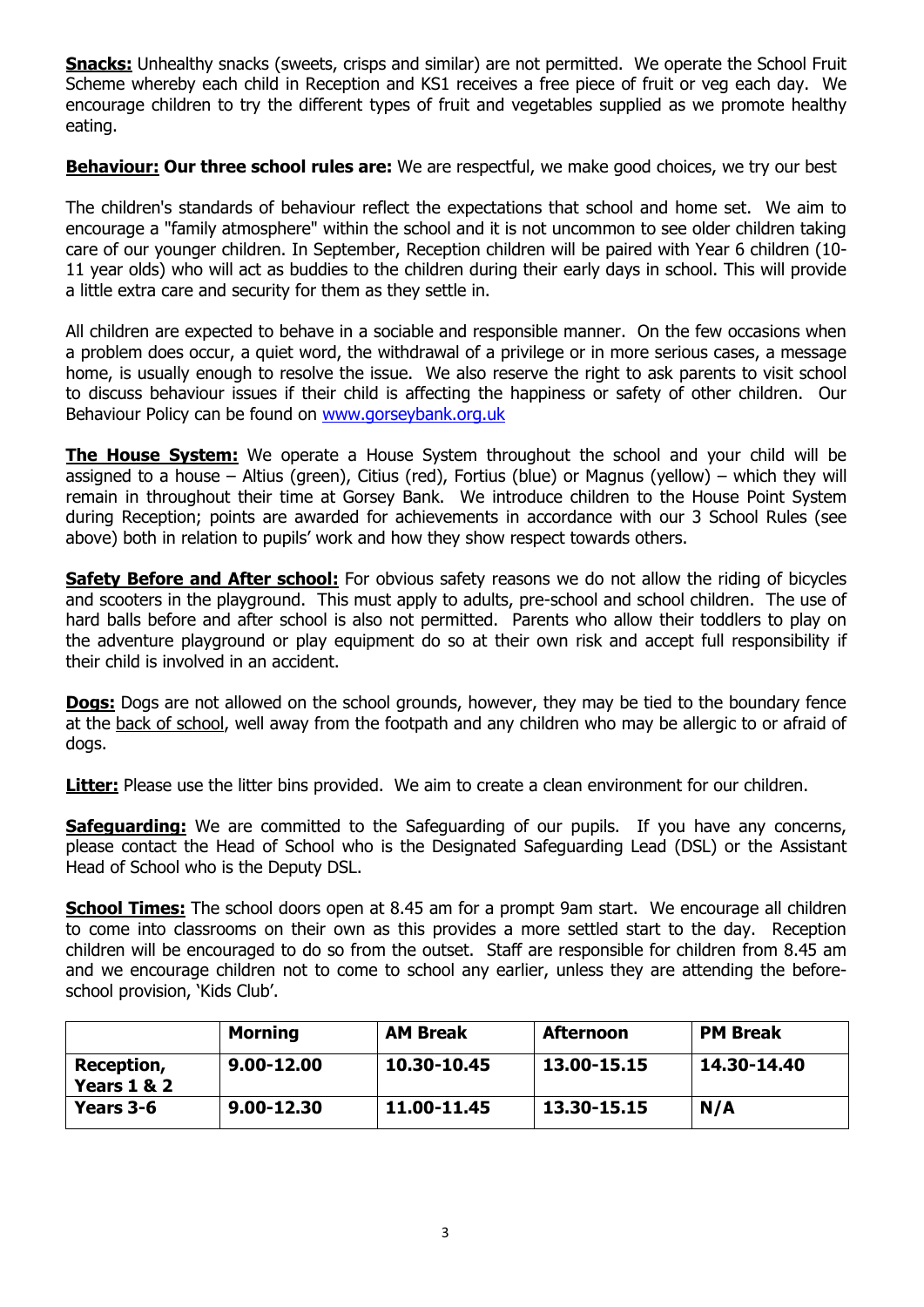#### **Punctuality and Attendance**

**Absence due to appointments:** Ideally all routine medical/dental appointments should be made outside of school hours to reduce disruption to your child's learning. At the very least, appointments should be made for the start or end of the school day so that disruption to learning is kept to an absolute minimum. We would not expect a child to miss an entire day of school in order to attend a routine appointment.

If it is necessary to take your child for an appointment during school time, please email the School Office via [admin@gorseybank.org.uk](mailto:admin@gorseybank.org.uk) in advance (ideally at least 48 hours) and provide sight of the appointment letter/message so that the absence can be considered for authorisation by the Head of **School** 

**Absence due to illness:** Absence from school should be avoided whenever possible. If your child is too ill to come to school, then please inform the School Office via telephone by 9.00 am on the first day of absence and every day thereafter unless otherwise agreed by the school. In the interests of safeguarding, if the school has not received notification of a child's reason for absence, then every effort will be made to contact the family. Please ensure that your child returns to school as soon as he/she is fit enough to do so.

If your child has had a contagious illness e.g. a diarrhoea and/or vomiting bug, then the 48-hour rule must be followed. This rule requires the child to remain absent from school for 48 hours after the last episode of diarrhoea and/or vomiting.

Please show consideration for the health of others and adhere to this rule in order to reduce the spread of germs and infection.

**Absence due to holidays:** The Department for Education (DfE) issued legislation which prevents Head Teachers giving authorised absence for holidays during term unless there are 'exceptional circumstances'. Cheshire East Local Authority monitor attendance/absence figures and challenge any decisions regarding authorised/unauthorised absence that are regarded as not complying with legislation and may, ultimately, fine parents for unauthorised absence.

If you decide to take your child out of school in order to go on holiday, you must send your absence request via email to [admin@gorseybank.org.uk](mailto:admin@gorseybank.org.uk) in advance, for the attention of the Head of School explaining your reason for doing so.

Please remember that we want the best for all pupils and absence during term time can have a negative social impact and can seriously disrupt a child's progress. Punctuality and attendance is monitored daily and the school may contact you if there are any concerns to discuss further.

**Medical Matters:** Gorsey Bank have two part time Welfare Assistants who cover the school week between them and deal with any first aid issues, administration of medicines, monitoring of absences/attendance and general advice regarding health at school.

Please feel free to meet with them and discuss any medical issues your child may have, prior to them starting school. It is essential that the school are made aware of any medical issues whether they are minor or life threatening and a care plan may be completed if required. It is important to share your child's medical history with us, if it is likely to affect their time in school.

The School Nurse (Cheshire East) makes regular routine visits. Sight/hearing and height/weight are routinely checked by the School Nurse team and you will be informed in advance of their visits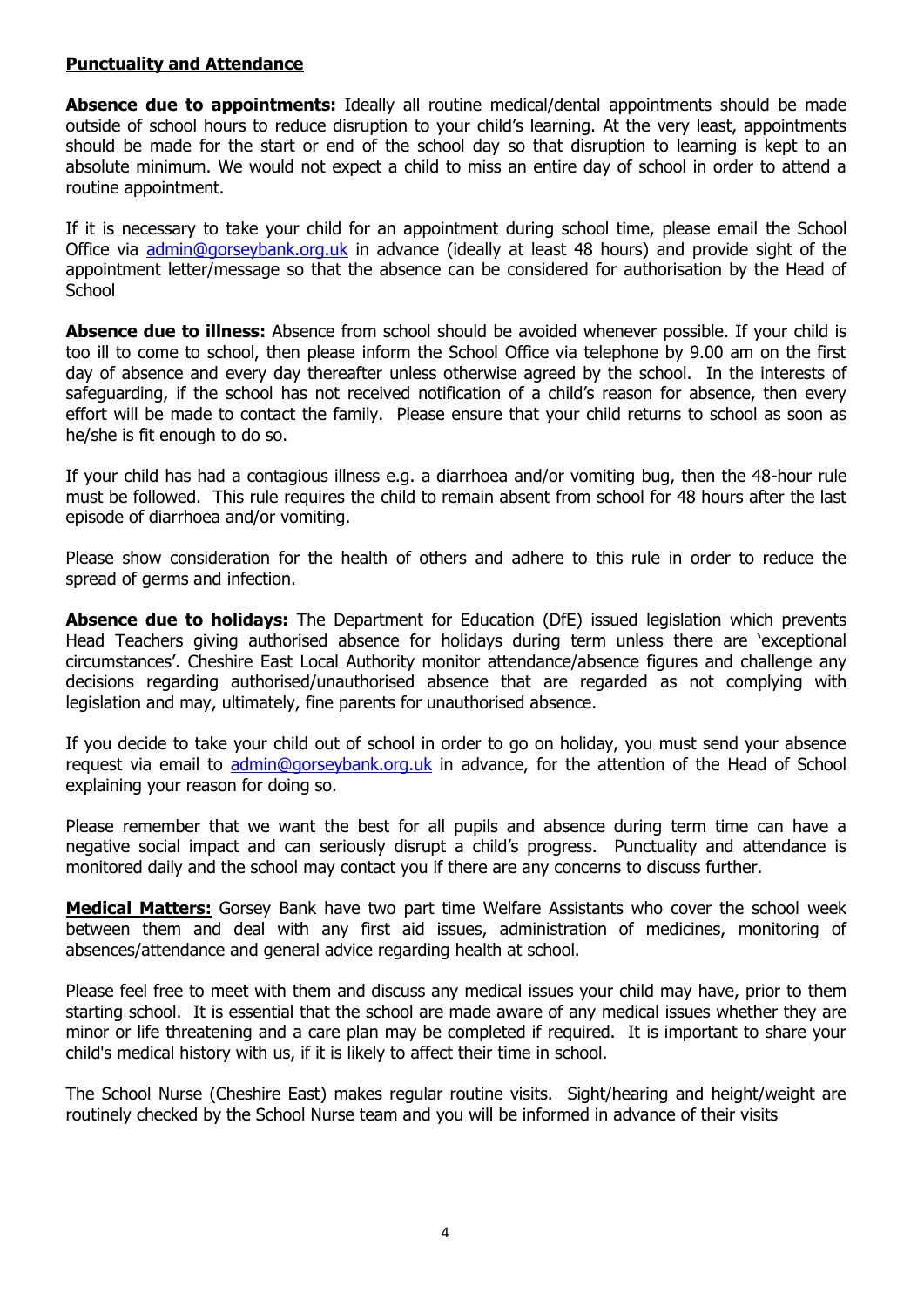**Medication in school:** If your child requires medication to be kept at school for a long term health condition e.g. asthma medication or requires a short course of medication e.g. antibiotics, the relevant form can be obtained from the School Office. All medication must be named; given to and collected from the School Office by an adult. Long term medication must be collected at the end of the school year and cannot be kept in school over the summer holidays. Any medication left will be disposed of.

If your child becomes unwell during the day we will contact you if we feel they are not well enough to remain in school. **Please therefore make sure that we have up-to date contact numbers for you at all times.**

**Pastoral Care:** From time-to-time we are made aware that a child is unhappy about something that is happening at home. Whilst not seeking to interfere in any way, we are pleased when parents and carers share their difficulties with the Head of School, Class Teacher, Pastoral Manager or one of our Welfare Assistants. If the problem persists we can refer them to outside agencies who may be able to help.

#### **Questions or Concerns?**

If you have any questions or concerns about your child, then please contact your child's Class Teacher in the first instance. We are here for you and your child and will do all we can to reassure you or resolve your concerns.

**Playtimes:** Four members of staff are on duty at play times. Minor grazes, bumps and bruises are dealt with by a qualified first aider. In the very rare case of a more serious accident, children will be sent to hospital and parents contacted to accompany them. An accident book is kept for recording any injuries in school. If your child receives a bump on the head a slip will be sent home with your child at the end of the day informing you of the incident. In more serious cases you will be contacted by telephone so it is essential that the School Office always has your most up to date contact details. **To contact the school office please ring 01625 468 040.**

When the weather is very wet or particularly cold children are encouraged to stay inside to work or play with a range of activities under supervision. Please make sure that they have a suitable coat in school every day. At lunch time children are supervised by Midday Assistants.

**Home/School Communication:** The 'Gorsey Weekly' newsletter is sent out to all parents and carers via email each Monday to keep you up-to-date with events in school. It is ESSENTIAL READING as it includes important dates and information which are vital to home/school relationships. Additional information will be communicated via email, unless a reply slip is required in which case a paper copy will also be sent home. Please check your child's bag each day in case there is an accident slip or a message in your child's Reading Record.

Our website [www.gorseybank.org.uk](http://www.gorseybank.org.uk/) is another vital source of information and each year has their own individual page for further information.

In addition, please follow us on Twitter [@GorseyRec.](https://twitter.com/GorseyRec) to find out what the children have been learning about in school. Each year group also has their own Twitter account. Twitter will often have daily updates from across the school. If you do not have a Twitter account you may still see all the posts from your child's year groups and the school by visiting the relevant year group page on Twitter [@Gorsey.](https://twitter.com/GorseyBank)

Some parents set up groups on social media to communicate with each other. Please note that these are not administered by the school and should not be seen as a substitute for our official communications.

**Shoe Boxes:** We ask the children to bring a shoe box containing special items with them when they come to school in September. It would be lovely for you and your child to choose some things that are special to them. They can then be put into the shoe box and brought into school so that we can get to know one another, and they can share and talk about the items they have chosen.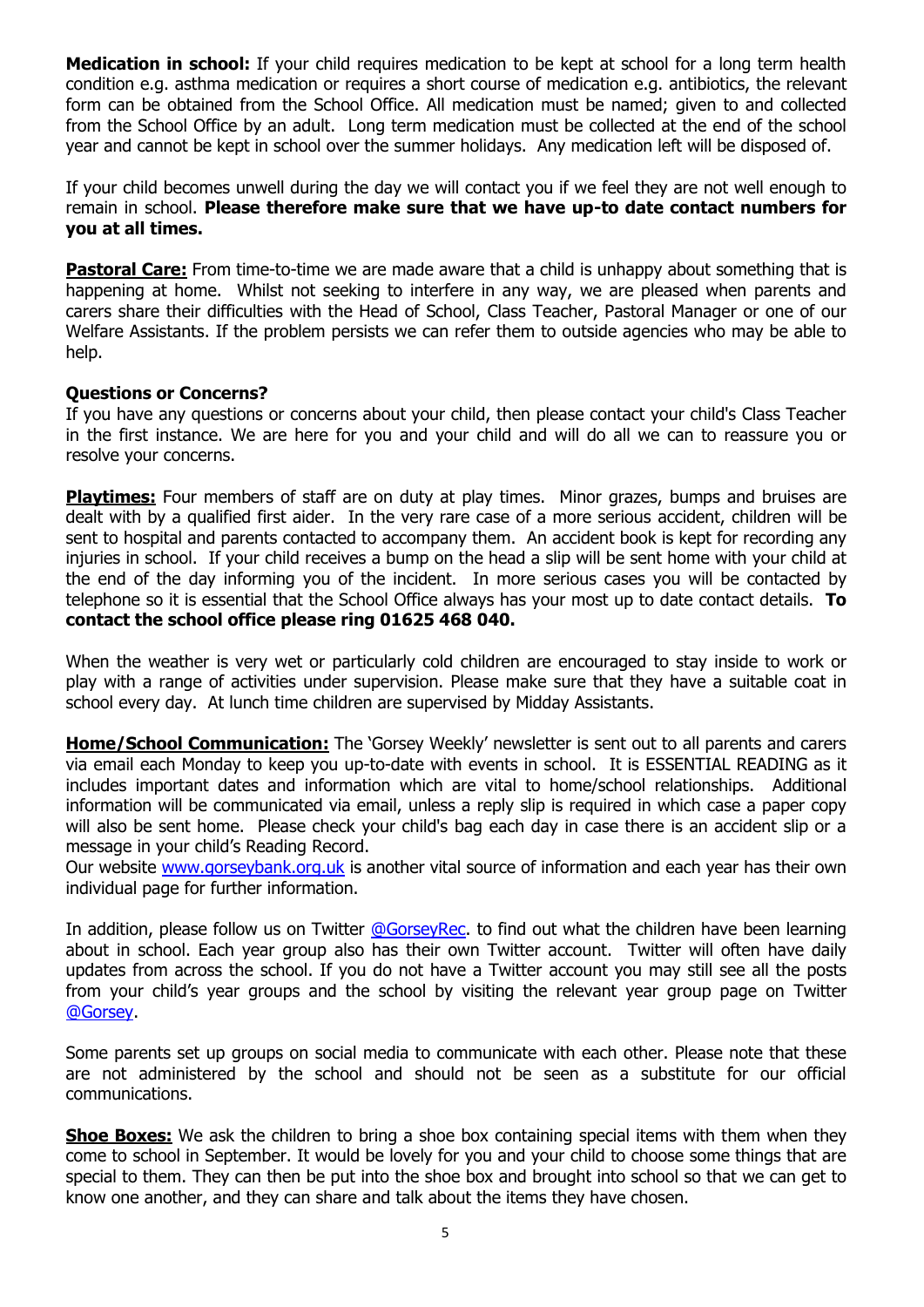These could be family photos, favourite toys, books, something you've made together, medals, certificates, drawings and so on. Please cover the shoe box in some special paper too. The children are always very proud of them and love sharing the surprises inside with all of us. We promise to return shoeboxes to you after your child has had the chance to share theirs with us.

**Class Assembly:** During the Spring Term, your child's class will be involved in a Class Assembly. You are invited to join us for this special occasion and we will give you the date in advance. **The school's Annual Planner is another vital source of information for parents and carers who may need to book time off work in advance to attend various events.** 

**Educational Visits:** Your child may be taken on a number of Educational Visits during the year which link with their work in school. If you have any difficulty financially with the cost of these visits, please contact the Head of School or your child's Class Teacher.

**Clubs:** We organise a range of clubs run across a broad spectrum of interests and year groups. We tend not to open these up immediately to Reception pupils as we feel they need time to settle in the core school day, but where and when they are appropriate for Reception children e.g. after Easter holidays, we will inform you of these opportunities.

**Before and After School Care:** Please refer to the Kids Club webpage which is the name of our before and after school provision – [Kids Club.](https://www.gorseybank.org.uk/kids-club/)

**PTA Meetings:** New parents are automatically members of the PTA and are welcome to opt to become committee members. Meetings are throughout the school year. The PTA will always welcome new committee members and any offers of help at PTA events! Please check out the [PTA](https://www.gorseybank.org.uk/community/pta-parent-council/) webpage on or school's website.

**Parent Council:** Every class has a Parent Councillor who represents the views and opinions of their class at termly meetings with the Head and Deputy Head of School. If you are interested in becoming a [Parent](https://www.gorseybank.org.uk/community/pta-parent-council/) Councillor, please speak with your child's Class Teacher. Please also check out the Parent [Council](https://www.gorseybank.org.uk/community/pta-parent-council/) webpage on the school's website.

**Parking:** During the normal school day parents are asked NOT to come into the car park unless there is an emergency. There is limited space and it is reserved for staff and visitors. All parents who "dropoff" or "pick-up" their children on the main Altrincham Road or on Gorsey Road are asked to be especially vigilant. Please avoid the yellow zigzag lines and be considerate to our neighbours around school.

We are situated on a very busy main road and caution must be used at all times. To ensure pupils are safe we ask for your cooperation and for you to avoid any dangerous or illegal parking that may put our pupils at risk.

**Lost Property:** Lost property can be found in the dining hall opposite the School Office. It really helps if ALL belongings are labelled. Please use sewn in labels or indelible pen to mark clothes.

**Items that should stay at home:** Anything dangerous or valuable should NOT be brought into school. Over the years, we have discouraged children from bringing toys to school. Naturally, other children like to play with them and this can be stressful to the owner of the toy, especially if it is accidentally lost or broken. We do not allow the wearing of jewellery, earrings, necklaces, bracelets and rings, as these are dangerous when the children are playing or involved in PE, and can be a temptation to other children if left around. We do not accept responsibility for accidents or losses, which may arise if parents ignore this request.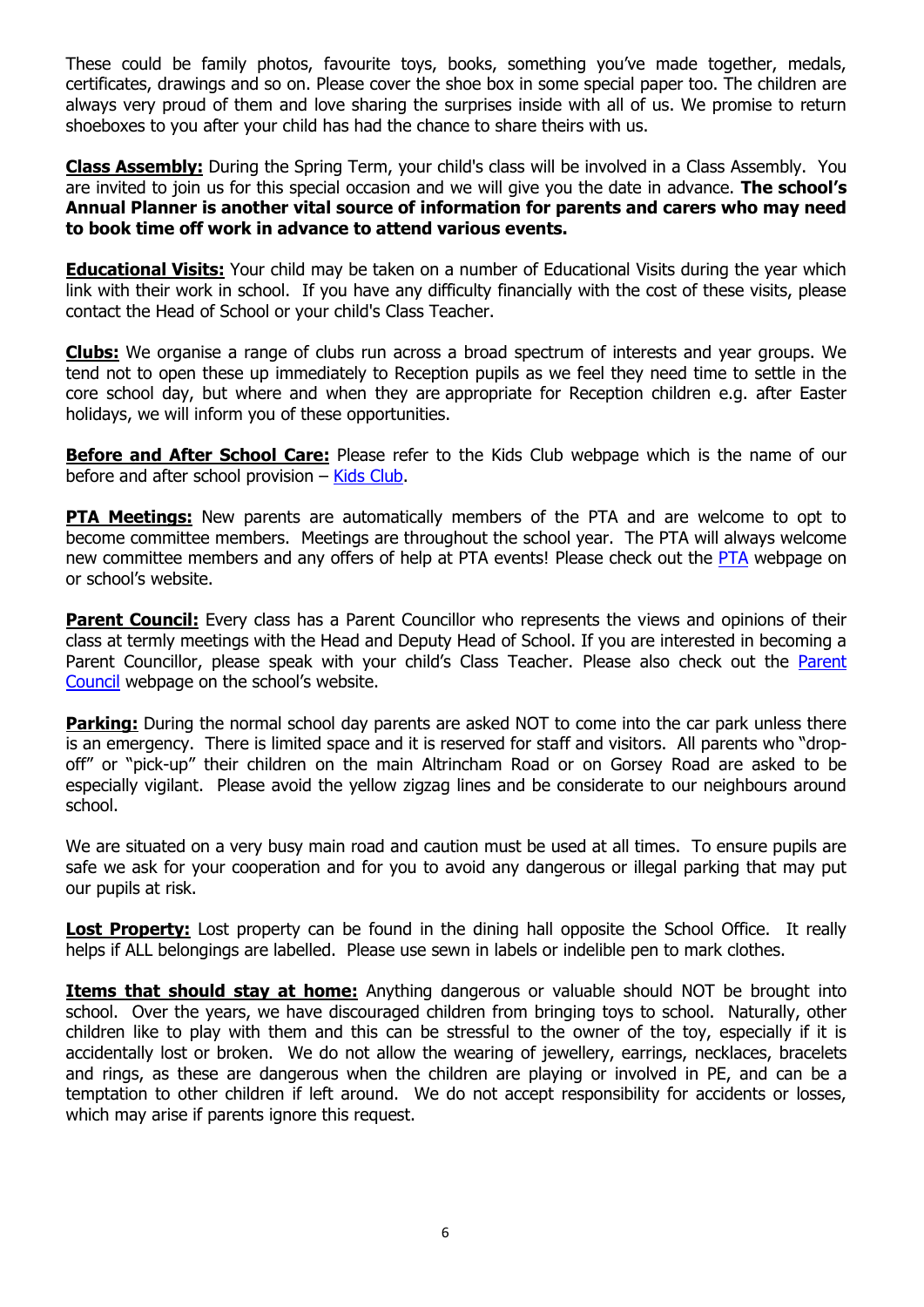**Classes:** Our classes are divided into four phases:

| <b>Foundation</b><br><b>Stage</b> | <b>Key Stage 1</b> | <b>Lower Key Stage</b> | <b>Upper Key Stage</b> |
|-----------------------------------|--------------------|------------------------|------------------------|
| 2 Reception                       | Two Year 1 classes | Two Year 3 classes     | Two Year 5 classes     |
| classes                           | Two Year 2 classes | Two Year 4 classes     | Two Year 6 classes     |

Although there are four distinct teams, we see the school as one whole team with the same aims. There is a high level of communication between each class, each year group and each team to ensure we are all providing the best possible education for all children in school.

# **Curriculum:**

**Curriculum Workshops:** We hold a number of these over the year to which all parents/carers are invited so that you can support your child's learning. Look out for details in the Gorsey Weekly and on Twitter.

**Curriculum Maps:** Curriculum Maps outlining the curriculum learning objectives and activities throughout the year are available on [www.gorseybank.org.uk](http://www.gorseybank.org.uk/) on each relevant year groups page. Full year overviews for each year groups can also be found under the 'Curriculum' tab.

**The Early Years Foundation Stage Framework:** The statutory requirement for schools and early years' providers has was updated for 2021. The overarching principles are that:

- every child is a unique child, who is constantly learning and can be resilient, capable, confident and self-assured
- children learn to be strong and independent through positive relationships
- children learn and develop well in enabling environments, in which their experiences respond to their individual needs and there is a strong partnership between practitioners and parents and/or carers
- children develop and learn in different ways

We recognise that by the time the children enter the Reception class, they have already acquired many skills and have much knowledge and understanding. Records from pre-school settings, together with a baseline assessment, provide teachers with a point to determine what stage of understanding each child is at and to plan what each child needs to do next.

The EYFS is organised as follows:

## **Prime areas**

- 1. Communication and Language (listening, attention, understanding and speaking)
- 2. Physical Development (gross motor skills and fine motor skills)
- 3. Personal, social and emotional development (self-regulation, managing self, and building relationships)

## **Specific areas**

- 1. Literacy (word reading, comprehension and writing)
- 2. Mathematics (number and numerical patterns)
- 3. Understanding the World (past and present, people, culture and communities, and the natural world)
- 4. Expressive Arts and Design (creating with materials, and being imaginative and expressive)